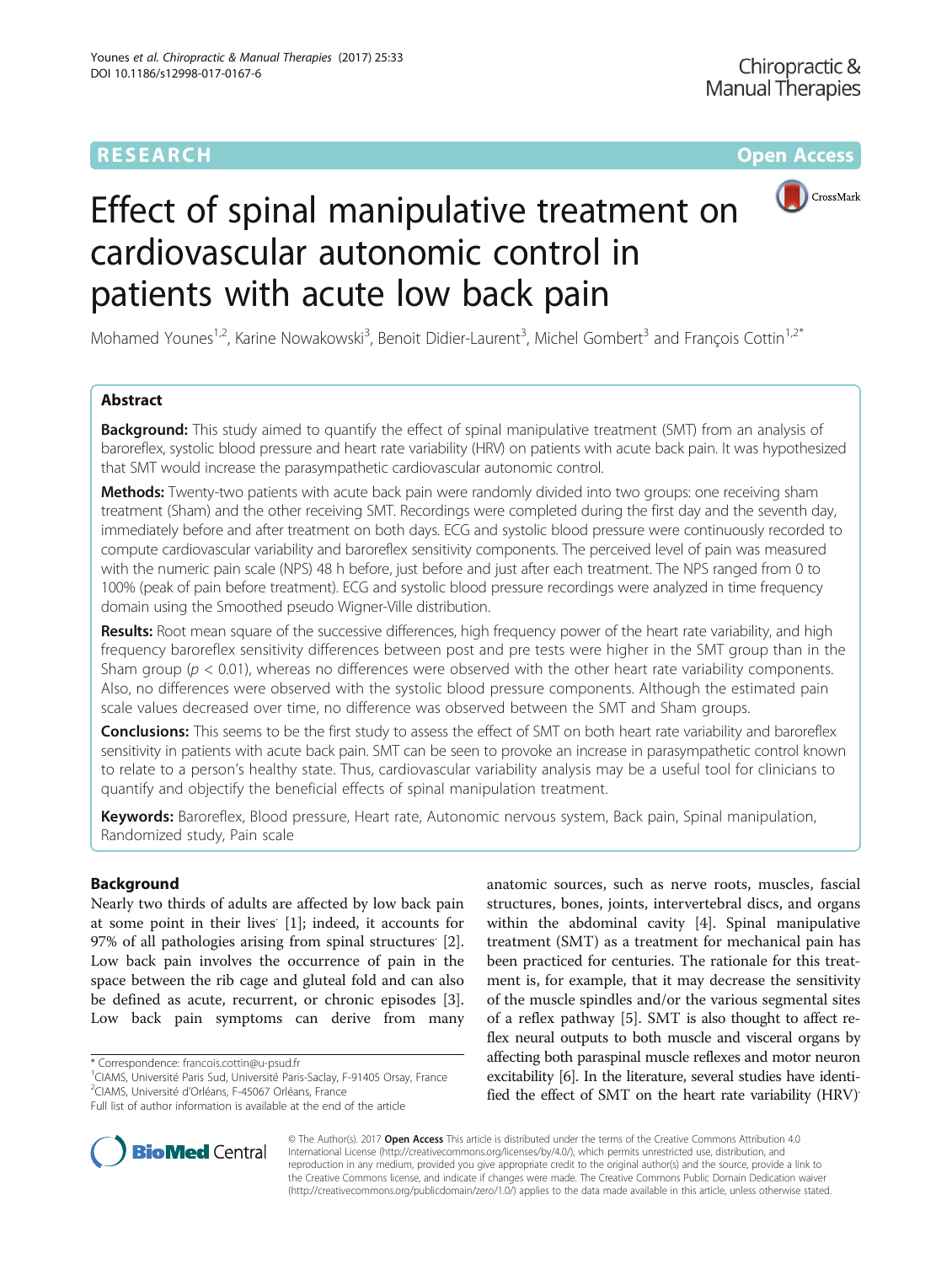[[7](#page-7-0), [8](#page-7-0)]. To our knowledge, the effect of SMT on both HRV and baroreflex sensitivity has not previously been studied. This is relevant, as they may be relevant additional indices in quantifying the physiologic effects of SMT.

The HRV and baroreflex sensitivity can be analyzed in such a way as to provide several indices of cardiovascular autonomic control [\[9\]](#page-7-0). Signal processing of successive inter-beat intervals (RR) from electrocardiogram (ECG) and systolic blood pressure (BP) allows the quantification of the sympathovagal balance, which is believed to reflect the cardiovascular health of humans at rest. [[10\]](#page-7-0). In a nutshell, pathological and stress states shift the sympathovagal balance towards an increase in sympathetic cardiac control<sup>.</sup> [[10\]](#page-7-0), whereas healthy cardiovascular states shift the sympathovagal balance towards an increase in parasympathetic cardiac control<sup>.</sup> [[11\]](#page-7-0). Furthermore, a decrease in baroreflex sensitivity has been associated with pathological states such as chronic heart failure. [[12](#page-7-0)], hypertension. [\[13\]](#page-7-0), and other human pathophysiological states [[12, 13\]](#page-7-0).

To quantify these short term modulations of BP and HR, spectral analysis has been used [[14](#page-7-0), [15\]](#page-7-0) providing two main frequency components: a low frequency (LF) ranging from 0.04 to 0.15 Hz [[10\]](#page-7-0) and a high frequency (HF) centered at the breathing frequency [\[10](#page-7-0)]. At rest, the quantification of spectral components give indices of the autonomic control of HR and BP. On the one hand, it has been shown that the HF spectral component of HR variability (HF-HRV) is an index of the vagal tone [[10, 16](#page-7-0)], whereas both sympathetic and vagal activities contributed to LF (LF-HRV) spectral component of HRV [\[10](#page-7-0), [16\]](#page-7-0). On the other hand, LF spectral component of systolic BP variability (SBPV) only reflects the sympathetic activity to the alpha-adrenergic receptors of vasculature [\[17](#page-7-0)] whereas HF-SBPV probably reflects the mechanical effect of breathing on SBP [[9, 18\]](#page-7-0).

Linked to pathological states, it has been shown that pain has an effect on cardiovascular control through an increase in heart rate.  $[19-21]$  $[19-21]$  $[19-21]$  $[19-21]$  $[19-21]$ , shown as an increase in the sympathetic indices of cardiac control, such as low frequency (LF) power, and a low to high frequency power ratio (LF/HF) of HRV [\[21](#page-7-0), [22](#page-7-0)]. Moreover, nocturnal HRV indices, indicative of sympathetic predominance, were found to be significantly different in women suffering from fibromyalgia as compared to healthy individuals. [\[23\]](#page-8-0). In addition, elevated resting blood pressure and spontaneous baroreflex sensitivity appear to be associated with hypoalgesia in acute pain. [[24](#page-8-0)]. Other studies have found a negative correlation between pain threshold and low frequency of the baroreflex sensitivity in patients with hypoalgesia. [[22](#page-7-0)].

Conversely, chiropractic care [[7\]](#page-7-0), cervical adjustments<sup>.</sup> [[25\]](#page-8-0), SMT and a single session of manual therapy program. [\[26](#page-8-0)] have been shown to cause pain decrease associated with a shift of the sympathovagal balance toward parsympathetic cardiac control.

Although some studies on the effect of manipulative treatments on HRV have been published. [\[7](#page-7-0), [8\]](#page-7-0), the literature about the relationship between SMT and blood pressure control remains scarce<sup>[[27\]](#page-8-0)</sup>. However, in addition to HRV, an analysis of baroreflex sensitivity and blood pressure variability can offer valuable information, allowing us to identify additional indices of cardiovascular control to quantify the beneficial effects of SMT. Therefore, such an analysis can provide objective indices that allow us to quantify the effect of SMT on the cardiovascular autonomic control. Thus, we hypothesized that SMT can shift the sympathovagal balance towards an increase in parasympathetic cardiovascular autonomic control. If this were the case, cardiovascular variability could be used to quantify the effects of SMT.

Therefore, the objective of the present study was to quantify the effect of SMT by comparing the results of SMT and sham treatment on (i) the baroreflex sensitivity, (ii) the systolic blood pressure variability, and (iii) the HRV in subjects with acute back pain. In addition, we compared the level of self-reported pain in the two study groups.

# **Methods**

# Subjects

Twenty-two male volunteers with acute mechanical back pain were enrolled in the study. The patients were randomly divided into two groups: one receiving sham treatment and the other receiving SMT treatment. All patients received exactly the same type and amount of interventions based on the intensity and area of pain. All volunteers were patients attending the Osteopathy Higher School Clinic in Paris and had received manual therapy within the preceding 6 months. The subjects were recruited through personal contact.

Only male patients were included in order to avoid the possibility of menstrual hormone interferences. All were free of cardiac or pulmonary disease, any analgesic treatment, and had not ingested any caffeine or alcohol for 72 h prior to each experimental session. All patients had suffered acute pain for less than 3 months, with a numeric pain scale greater than 5/10 in the last 48 h. The 22 patients were split randomly into two groups by drawing lots. The treating clinician and the person doing the assessment were not involved in the treatment allocation.

# Procedure

This study was carried out in a double blind fashion (i.e. study subjects and person who collected and analyzed the data) and carried out in accordance with The Code of Ethics of the World Medical Association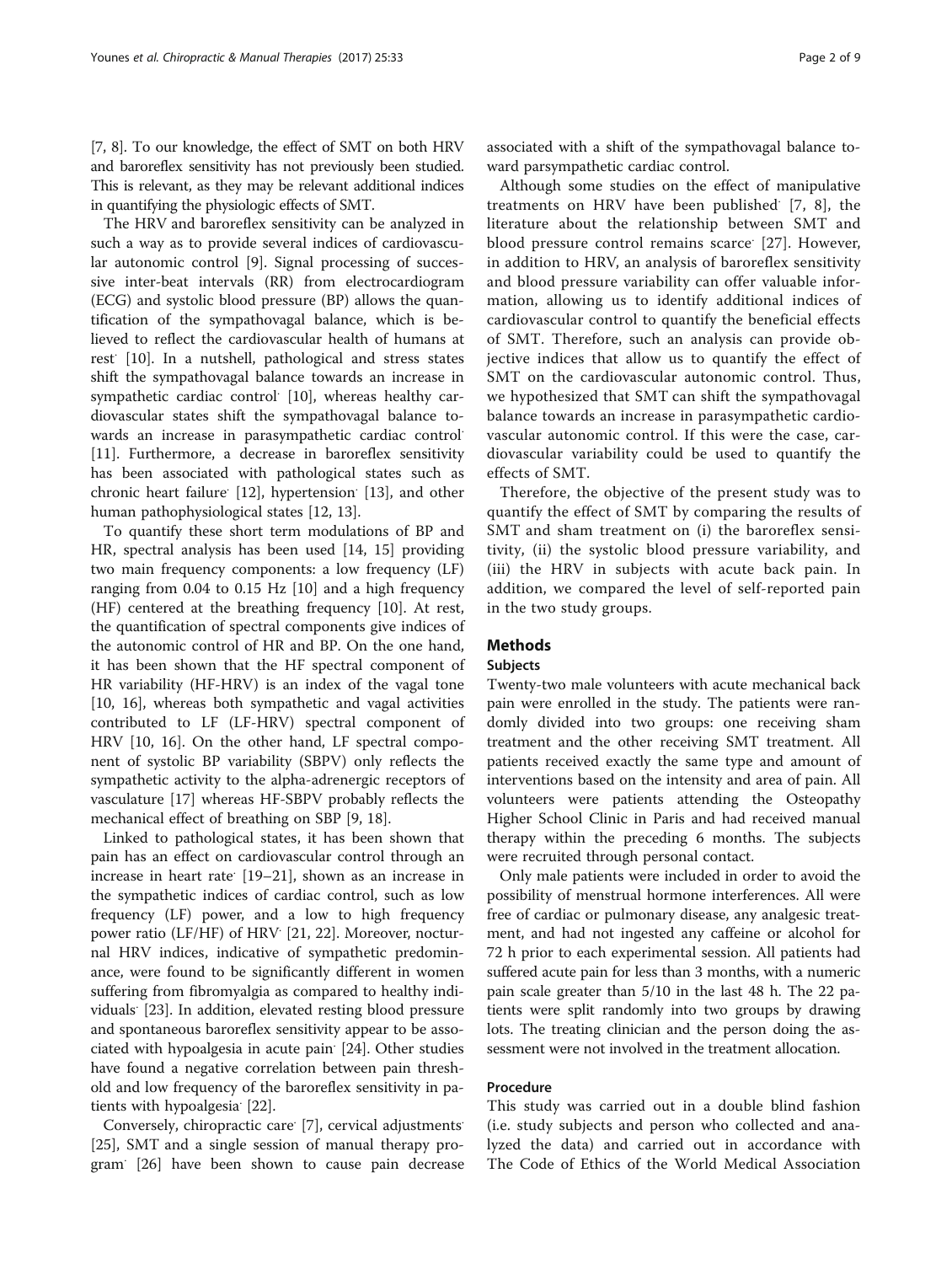<span id="page-2-0"></span>(Declaration of Helsinki). Before measurements were taken, participants were familiarized with the experimental procedure and informed of the risks associated with the protocol. Ethics committee approval (N° 06–0316- CIAMS, UFR STAPS Orsay, France) and written informed consent of the participants was obtained, including the authorization to publish their data.

# Clinical examinations

Each patient underwent a clinical examination of the thoraco-lumbar spine (including observation, amplitudes of movement, orthopaedic tests, and palpation for pain) by an osteopath to confirm the lumbar origin of the symptoms and to determine the vertebral level at the origin of the pain in sitting position. In addition, lumbar and pelvic muscles were palpated in search of associated myofascial pain. The palpation in search of painful reproduction has been recommended to locate the treatment site in manual therapy [[28](#page-8-0)].

# Spinal manipulative treatment

The treatment could consist of various techniques of vertebral manipulation (various types of high-velocity, low-amplitude (HVLA) vertebral manipulations or passive mobilization) and muscular manipulations, depending on the tolerance of the patient, as follows:

- The HVLA classical manipulation [[29\]](#page-8-0): the patient was positioned in a side-lying position, the therapist made contact with his hand on the lumbar vertebral level causing the symptoms and applied a tensioning force immediately followed by a rapid impulse in a postero-anterior direction with respect to the patient's spine.
- Lumbar mobilization: the patient was positioned in a side-lying position or on the stomach depending on the least painful position. The therapist contacted the lumbar vertebral segment in the symptomatic area with one or two hands and applied a rhythmic oscillation without impulse. The mobilization was applied 3 times during 30 s, with a one-minute pause between each application.
- Muscular manipulations: the patient was positioned in a ventral position, Myofascial pain in the lumbar and gluteal region was treated with ischemic pressure [\[30\]](#page-8-0), deep transverse massage [[30](#page-8-0)], strain counter strain [\[30\]](#page-8-0), and/or Muscle Energy Technique [[30](#page-8-0)] depending on the patient's tolerance and whether or not it was possible to perform the technique on the incriminated muscles.

The SMT intervention lasted 45 min and the subjects received exactly the same type and amount of vertebral manipulation by the same person. The protocol was standardized, and was performed by techniques taught at the Higher School of Osteopathy. and referenced in the Glossary of Osteopathic Terminology. [[30](#page-8-0)].

The Sham intervention simulated these techniques, but with improper patient positioning, deliberately misdirected movements, and diminished treatment provider force. [[31\]](#page-8-0). The therapist applied manual contact to the area at the origin of the pain as in. the treatment group but without using impulse or rhythmic movements. For muscle pain, the therapist used a light contact without movement on the myalgic cord.

# Experimental design

The study took place over 7 days. On day 1 (D1) and day 7 (D7), two recording phases were performed: one before and one after the SMT or Sham interventions, respectively (Fig. 1). All patients received exactly the same type and amount of interventions. Each recording phase and treatment was achieved at the same time of day and under the same conditions (i.e., operator, practitioner, room and equipment used). The mean of difference scores of cardiovascular variables between POST and PRE treatment was used to compare the two groups (SMT vs. Sham). This difference was also compared for the self-reported level of pain.

# Cardiovascular measurements

Before and after SMT or Sham intervention, cardiovascular signals (blood pressure and ECG) were continuously recorded during in total of 35 min. The protocol included four recording phases of 7 min each. The patient's breathing frequency was paced at 0.25 Hz, imposed by an audio recording feedback. Recordings began 15 min after patients were placed supine in a quiet room at a constant temperature (22 °C) in order to ensure that heart rate level was accommodated to the participant's posture.



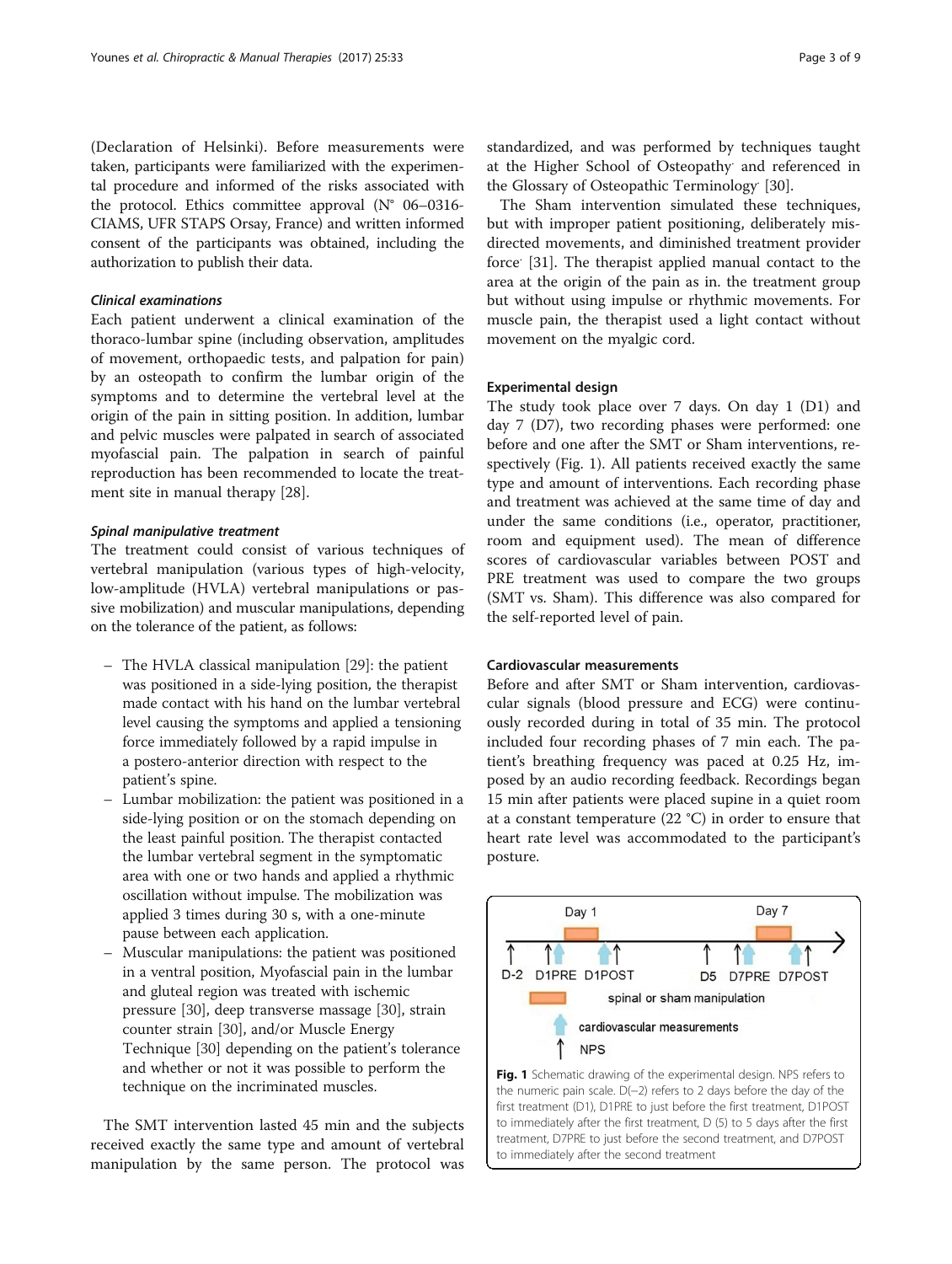ECG data were recorded and digitized using a Power-Lab device (ADInstruments Ltd., AUS) at a sampling frequency of 1000 Hz.

A Finometer device (TNO, BMI, Netherlands) recorded blood pressure, using a cuff placed on the middle finger. The blood pressure signal was displayed by the Finometer device, which had been experimentally validated during previous laboratory tests: [\[32](#page-8-0), [33](#page-8-0)]. The Finometer was connected to the PowerLab, which digitized and sampled the blood pressure signal at 1000 Hz.

# Pain level measurements

The perceived level of pain was measured with the numeric pain scale (NPS). The NPS is a 100 mm line on which the patient places a single "X" to record the amount of pain perceived [[34, 35\]](#page-8-0). The NPS is measured as the distance from the left end of the line to the X and is scored out of a possible 100. NPS was administered at baseline and after manipulation had been given. Patients provided their pain scores 48 h before, just before and just after each treatment (Fig. [1\)](#page-2-0). All scores were subsequently normalized, with 100% corresponding to their highest score (peak of pain before treatment). The subsequent scores were calculated as a percentage of their highest score.

# Signal processing

Beat to beat (RR) intervals were extracted from ECG, and systolic BP from blood pressure signals (Chart7 pro, ADInstruments, AUS). Before using the smoothed pseudo Wigner-Ville distribution (SPWVD) processing, occasional ectopic beats (artifacts, cumulative RR and BP periods, and extrasystolic beats/recordings) were identified, visually and manually, and replaced with interpolated adjacent RR and BP interval values using control Excel with macros.

The root mean square differences of successive RR intervals (RMSSD) were calculated as following:<br> $\sqrt{1+\frac{1}{2}(\mathbf{f}(\mathbf{f}(\mathbf{f}(\mathbf{f}(\mathbf{f}(\mathbf{f}(\mathbf{f}(\mathbf{f}(\mathbf{f}(\mathbf{f}(\mathbf{f}(\mathbf{f}(\mathbf{f}(\mathbf{f}(\mathbf{f}(\mathbf{f}(\mathbf{f}(\mathbf{f}(\mathbf{f}(\mathbf{f}(\mathbf{f}(\mathbf{f}(\mathbf{f}(\mathbf{f}(\mathbf{f}(\mathbf{f}(\mathbf{f}(\$ 

$$
RMSSD = \sqrt{\frac{1}{N-1} \left[ \sum_{i=1}^{N-1} (RRi + 1 - RRi)^2 \right]}
$$

Where  $N =$  number of R-R interval terms.

All RR series were then re-sampled at 4 Hz, using a cubic spline function.

#### The smoothed pseudo Wigner-Ville distribution (SPWVD)

The SPWVD was used to compute instantaneous components of HRV and systolic blood pressure (SBP) variability. It was performed with the cardiovascular toolbox developed in a scientific laboratory, SCILAB (INRIA, France). The SPWVD provides a continuous evaluation of amplitude and frequency, giving a nearly "instantaneous" complex of the fast Fourier transform (FFT)

spectrum for each beat, with a high resolution achieved by independent time and frequency smoothing. Then, according to the characteristics of measurement [\[10](#page-7-0)], the instantaneous time frequency components were computed in low (LF-RR and LF-SBP from 0.04 to 0.15 Hz) and high frequency (HF-RR and HF-SBP from 0.15 to 0.4 HZ) bands of SBP variability and HRV, as follows:

$$
LF = \sum_{f=0.04}^{0.15} PDF.\Delta f \, and \, HF = \sum_{f=0.15}^{0.4} PDF.\Delta f \, (ms^2)
$$

# Baroreflex sensitivity

The baroreflex sensitivity was assessed in LF and HF bands at rest. The spectral baroreflex sensitivity reflects the linear relation between the input (BP) and output (RR) of the model. The degree of linearity between the two signals was estimated using the value of the coherence function. Ranging from 0 to 1, the RR and SBP spectra were shown to have a reliable linear relationship when the coherence index was higher than 0.5 [[36, 37](#page-8-0)]. The averaged spectral gain in high frequency and low frequency bands was the modulus of the transfer func-tion between the RR and SBP spectra [[12](#page-7-0), [38](#page-8-0), [39](#page-8-0)].

# Statistical analysis

All data sets were initially tested for normality using a Kolmogorov-Smirnov test.

In order to determine the effect of treatment (SMT vs. Sham) and time conditions (D1 vs. D7) on cardiovascular variables and NPS score, a two-way analysis of variance (ANOVA) was performed. The mean of difference scores of cardiovascular variables between POST and PRE treatment was used to determine the effect of treatment (SMT vs. Sham).

All analyses were performed with Sigma Stat software (version 3.5, 2007, Systat Software Inc. San Jose, CA, USA). The threshold for statistical significance was set to  $p < 0.05$ . All data are reported as means and SEM. Whenever the difference was significant, the effect size was computed with the Cohen's d. It can be calculated as the difference between the means divided by the pooled SD<sup>.</sup> [\[40](#page-8-0)]. Effect size indexes and the conventional values thereof are given for operationally defined small (around 0.2), medium (around 0.5), and large (around 0.8) effects.

# Results

Five patients (3 SMT and 2 Sham) were excluded from the study because they did not participate in the second session. There was no obvious difference between the SMT and Sham groups with regard to age, height and weight (mean, SD).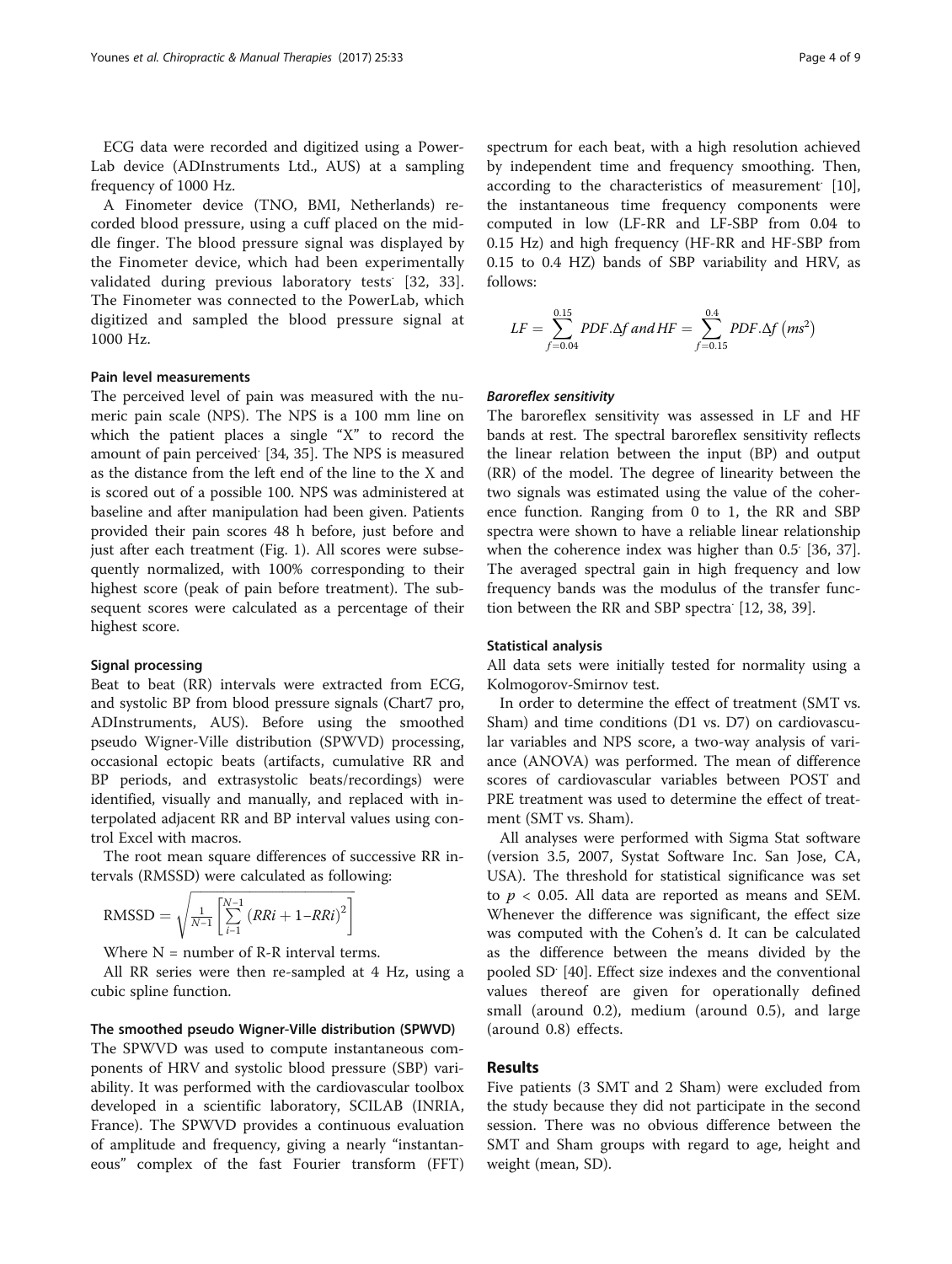- <span id="page-4-0"></span>- SMT intervention, (age: 31 +/− 9 years; height: 178 +/− 8 cm; weight: 75 +/− 12 Kg).
- SHAM intervention, (age: 28 +/− 7 years; height: 176 +/− 7 cm; weight: 70 +/− 15 Kg).

Pretreatment physiologic baseline (D1PRE) heart rate variability, systolic blood pressure variability and baroreflex sensitivity components were not significantly different between each baseline period  $(p > 0.15)$ , as shown in Table 1. In addition, the enforced breathing frequency (fHF) remained constant with an instantaneous fHF very close to 0.25 Hz during all the measures.

# Effects of interventions (SMT vs. Sham)

Spinal manipulation had an effect on several cardiovascular control indices which is manifested by an increase in HRV indices and vagal modulation (Fig. 2, Table [2](#page-5-0)). With the HRV indices (RMSSD and HF), which reflect vagal modulation, RMSSD ( $p = 0.003$ , effect size = 0.52, Table [2\)](#page-5-0) and HF ( $p = 0.005$ , effect size = 0.33, Table [2](#page-5-0)) were higher for patients who received SMT than for those undergoing Sham intervention, whereas no difference was observed with all other HRV components (Table [2\)](#page-5-0).

The baroreflex sensitivity in the HF band (which reflects vagal modulation) differed in the two groups, with a higher gain in the SMT than in the Sham group (Fig. [2,](#page-5-0) Table 2,  $p < 0.001$ , effect size = 0.53, whereas no difference was observed with LF.

Neither the SBP nor the SBP variability indices differed between the SMT and Sham groups. With NPS, no

Table 1 Average scores of cardiovascular baseline components before treatment measured during the two sessions of treatments between SMT and SHAM

| Autonomic cardiac<br>components ( $n = 17$ ) | SMT $(n = 10)$ | SHAM $(n = 7)$ | Significance |
|----------------------------------------------|----------------|----------------|--------------|
| RR period (ms)                               | 826 (47)       | 847 (43)       | 0.481        |
| RMSSD (ms)                                   | 38.9 (2.18)    | 39.2(2.3)      | 0.931        |
| Log LF-RR $(ms^2)$                           | 3.08(0.06)     | 3.10(0.09)     | 0.652        |
| Log HF-RR (ms <sup>2</sup> )                 | 3.00(0.04)     | 3.10(0.04)     | 0.151        |
| LF/HF                                        | 1.26(0.15)     | 1.08(0.16)     | 0.429        |
| 100.LF/(LF + HF) %                           | 54.3 (2.7)     | 50.4(3.5)      | 0.393        |
| 100.HF/(LF + HF) %                           | 46.7(2.7)      | 49.6 (3.5)     | 0.393        |
| SBP (mm Hg)                                  | 118(4)         | 122(2)         | 0.422        |
| $LF-SBP$ (mm <sup>2</sup> Hg)                | 11.15 (0.75)   | 12.78 (0.71)   | 0.151        |
| HF-SBP (mm <sup>2</sup> Hg)                  | 1.44(0.31)     | 2.02(0.39)     | 0.254        |
| LF-BRS gain                                  | 14.20 (1.12)   | 13.84 (1.05)   | 0.826        |
| HF-BRS gain                                  | 20.21 (2.35)   | 21.42 (2.10)   | 0.720        |

There is no significant difference between groups (SMT vs. SHAM) SMT spinal manipulative treatment, RMSSD root mean square of the successive differences, LF low frequency, HF high frequency, SBP systolic blood pressure, BRS baroreflex sensitivity. Data are presented as mean (SEM)



components of cardiovascular variability analysis based on the mean of difference scores between POST and PRE treatment within groups at the two sessions of treatment. Δ, difference between POST and PRE treatment. SMT refers to spinal manipulative treatment, and RMSSD to root mean square of the successive differences. HF refers to High frequency and BRS refers to baroreflex sensitivity. \*\*\*represents  $p < 0.001$  and \*\* represents  $p < 0.01$ ,  $n = 17$ 

effect of the treatment was observed (SMT:  $28.01 \pm$ 2.55% vs. Sham: 29.23 ± 3.04%, NS, Table [3](#page-5-0)).

# Effects of the experimental period

No difference was observed in NPS and all the components of cardiovascular variability between the first (D1) and the second session (D7) of treatment for the two groups (Tables [2](#page-5-0), [3](#page-5-0)). With NPS, the score decreased over time during the first and the second session of treatment for both treatment groups (PRE and POST,  $p < 0.001$ , Fig. [3\)](#page-6-0). However, we did not find a significant difference in NPS score between the two sessions of treatment (Table [3](#page-5-0)).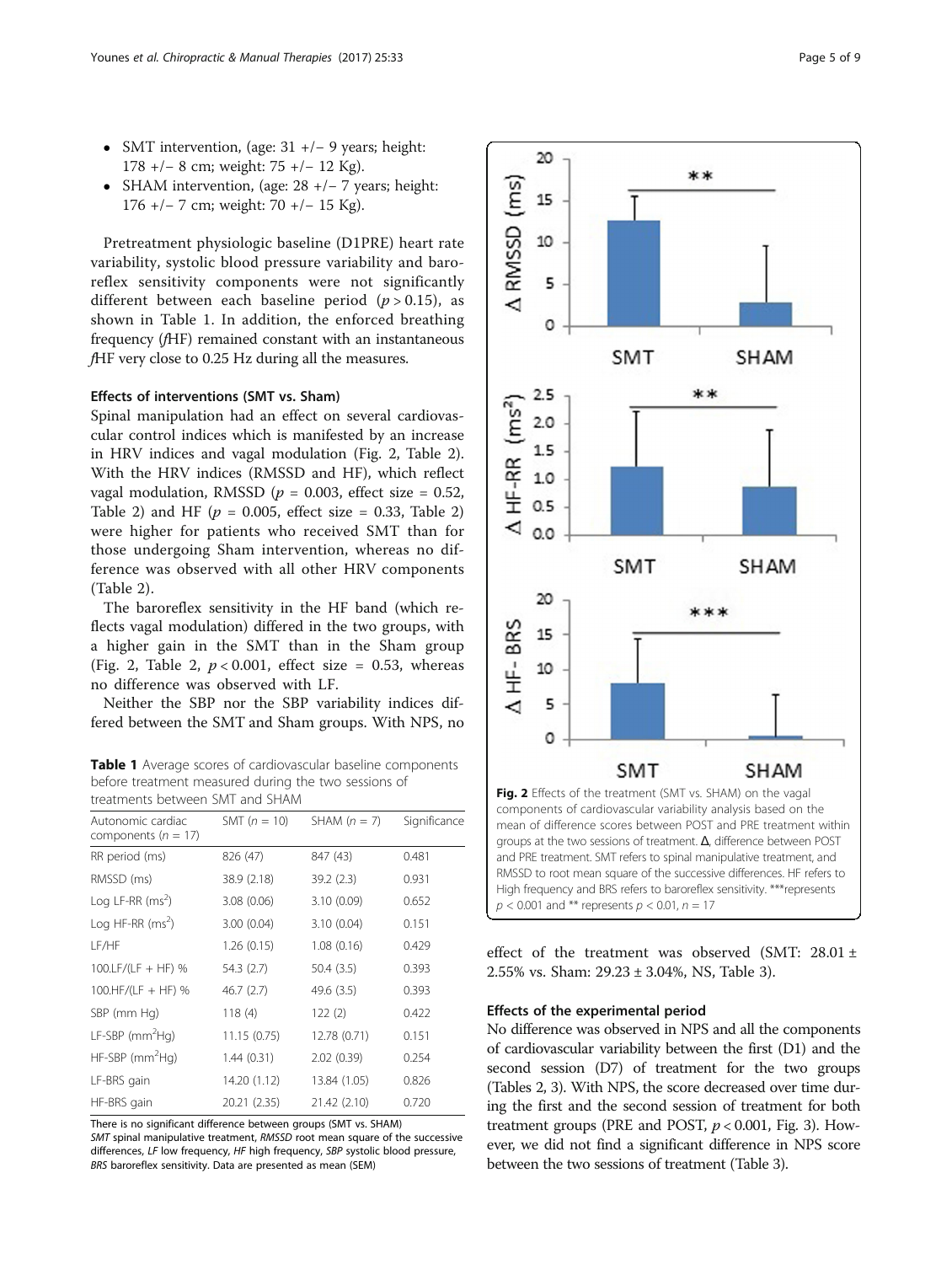<span id="page-5-0"></span>Table 2 Effects of treatment (SMT vs. SHAM) and experimental period (D1 vs. D7) on cardiovascular components

| Autonomic cardiac                     | Normality test | Treatment      |                  |              | Period         |                 | Significance |
|---------------------------------------|----------------|----------------|------------------|--------------|----------------|-----------------|--------------|
| components ( $n = 17$ )               |                | SMT $(n = 10)$ | SHAM $(n = 7)$   | Significance | D1 $(n = 17)$  | D7 $(n = 17)$   |              |
| $\Delta$ RR period (ms)               | Failed         | 47.14 (19.06)  | 36.97 (22.78)    | 0.735        | 64.34 (21.00)  | 19.77 (21.00)   | 0.144        |
| $\Delta$ RMSSD (ms)                   | Passed         | 12.70 (1.93)   | 2.85(2.31)       | $0.003*$     | 7.94(2.13)     | 7.61(2.13)      | 0.912        |
| $\Delta$ Log LF-RR (ms <sup>2</sup> ) | Passed         | 155.57 (81.49) | $-5.26(97.40)$   | 0.21         | 25.52 (89.80)  | 124.79 (89.80)  | 0.441        |
| $\Delta$ Log HF-RR (ms <sup>2</sup> ) | Passed         | 223.08 (74.80) | $-125.24(89.40)$ | $0.006*$     | 109.22 (82.42) | $-11.38(82.42)$ | 0.309        |
| $\Delta$ LF/HF                        | Passed         | $-0.10(0.11)$  | 0.14(0.13)       | 0.160        | $-0.07(0.12)$  | 0.12(0.12)      | 0.258        |
| $\Delta$ 100.LF/(LF + HF) %           | Passed         | $-0.02(0.02)$  | 0.03(0.028)      | 0.155        | $-0.01(0.02)$  | 0.02(0.02)      | 0.226        |
| $\Delta$ 100.HF/(LF + HF) %           | Passed         | 0.02(0.02)     | $-0.03(0.028)$   | 0.155        | 0.01(0.02)     | $-0.02(0.02)$   | 0.226        |
| $\Delta$ SBP (mm Hg)                  | Passed         | 7.32(2.87)     | 3.66(3.43)       | 0.420        | 2.42(3.16)     | 8.56(3.16)      | 0.180        |
| $LF-SBP$ (mm <sup>2</sup> Hg)         | Passed         | $-0.42(0.88)$  | 0.03(1.06)       | 0.745        | $-0.58(0.97)$  | 0.19(0.97)      | 0.576        |
| $\Delta$ HF-SBP (mm <sup>2</sup> Hg)  | Failed         | 0.759(0.417)   | 0.63(0.49)       | 0.846        | 0.73(0.46)     | 0.66(0.46)      | 0.916        |
| $\Delta$ LF-BRS gain                  | Passed         | $-0.23(1.03)$  | 0.22(1.24)       | 0.777        | $-0.94(1.14)$  | 0.93(1.14)      | 0.255        |
| $\Delta$ HF-BRS gain                  | Passed         | 8.10(1.45)     | 0.30(1.73)       | $0.002*$     | 4.34(1.60)     | 4.06(1.60)      | 0.902        |

Δ, difference between POST and PRE treatment, SMT spinal manipulative treatment, RMSSD root mean square of the successive differences, LF low frequency, HF high frequency, SBP systolic blood pressure, BRS baroreflex sensitivity. Data are presented as mean (SEM). Boldface \* represent  $p < 0.05$ 

# **Discussion**

# Summary of findings

The main objective of this study was to quantify the SMT effectiveness in patients with acute low back pain from the analysis of cardiovascular variability. The main results of this study were that the components of cardiovascular variability linked to the vagal modulation of heart rate (RMSSD, HF-RR and HF of baroreflex sensitivity) were significantly higher with SMT than Sham intervention (Fig. [2\)](#page-4-0). Indeed, RMSSD, HF power of HRV and HF of baroreflex sensitivity are known to be related to parasympathetic cardiac control. [\[41](#page-8-0), [42](#page-8-0)]. Thus, when these components are high, this tends to reflect a good sensitivity of the cardiac autonomic control. It seems, therefore, that the results of the baroreflex, heart rate, and SBP variability analysis confirmed the hypothesis that the SMT shifts the sympathovagal balance towards

an increase in parasympathetic cardiovascular control. However, no effect was noted on the self-reported level of pain.

# The autonomic nervous system

These findings were consistent with those reported by Giles<sup>[\[8](#page-7-0)]</sup>, who noted an increase in the HF spectral power of HRV linked to SMT that was performed on the upper cervical spine. Such treatment is thought to affect the functioning of the vagus nerve and thereby influence the parasympathetic branch of the autonomic nervous system. The SMT used in the present study was not focused on the upper cervical spine. Nevertheless, our study did show that SMT contributed to the observed shift in the sympathovagal balance towards parasympathetic cardiovascular control. Moreover, according to several studies<sup>[\[43](#page-8-0)-[45](#page-8-0)]</sup>, the cardio-protective effect of physical activity can be

Table 3 Effects of the experimental period on numeric pain scale (NPS) score between and within groups of treatment (SMT vs. HAM)

| Experiemental period       | <b>SMT</b>         | <b>SHAM</b>  | Significance between |
|----------------------------|--------------------|--------------|----------------------|
| $(n = 17)$                 | $(n = 10)$         | $(n = 7)$    | groups               |
| $D-2$                      | 50.50 (6.25)       | 42.85 (7.46) | 0.43                 |
| D1PRF treatment            | 28.70 (6.24)       | 29.28 (7.46) | 0.95                 |
| D1POST treatment           | 15.30 $(6.24)^b$   | 25.71 (7.46) | 0.28                 |
| D <sub>5</sub>             | 36.60 $(6.24)^a$   | 40.57 (7.46) | 0.68                 |
| D7PRF treatment            | 24.40 (6.24)       | 18.85 (7.46) | 0.57                 |
| D7POST treatment           | 12.60 $(6.24)^{b}$ | 18.14 (7.46) | 0.57                 |
| All experimental period    | 28.01 (2.55)       | 29.23 (3.04) | 0.75                 |
| Significance within groups | $0.001*$           | 0.09         |                      |

D-2 refers to 2 days before the day of the first treatment (D1), D1PRE to just before the first treatment, D1POST to immediately after the first treatment, D5 to 5 days after the first treatment, D7PRE to just before the second treatment, and D7POST to immediately after the second treatment. Data are presented as the mean (SEM). Mean values followed by different letters (<sup>a</sup>, <sup>b</sup>) indicate a significant difference of experimental period within SMT group. Boldface \* represent *p <* 0.05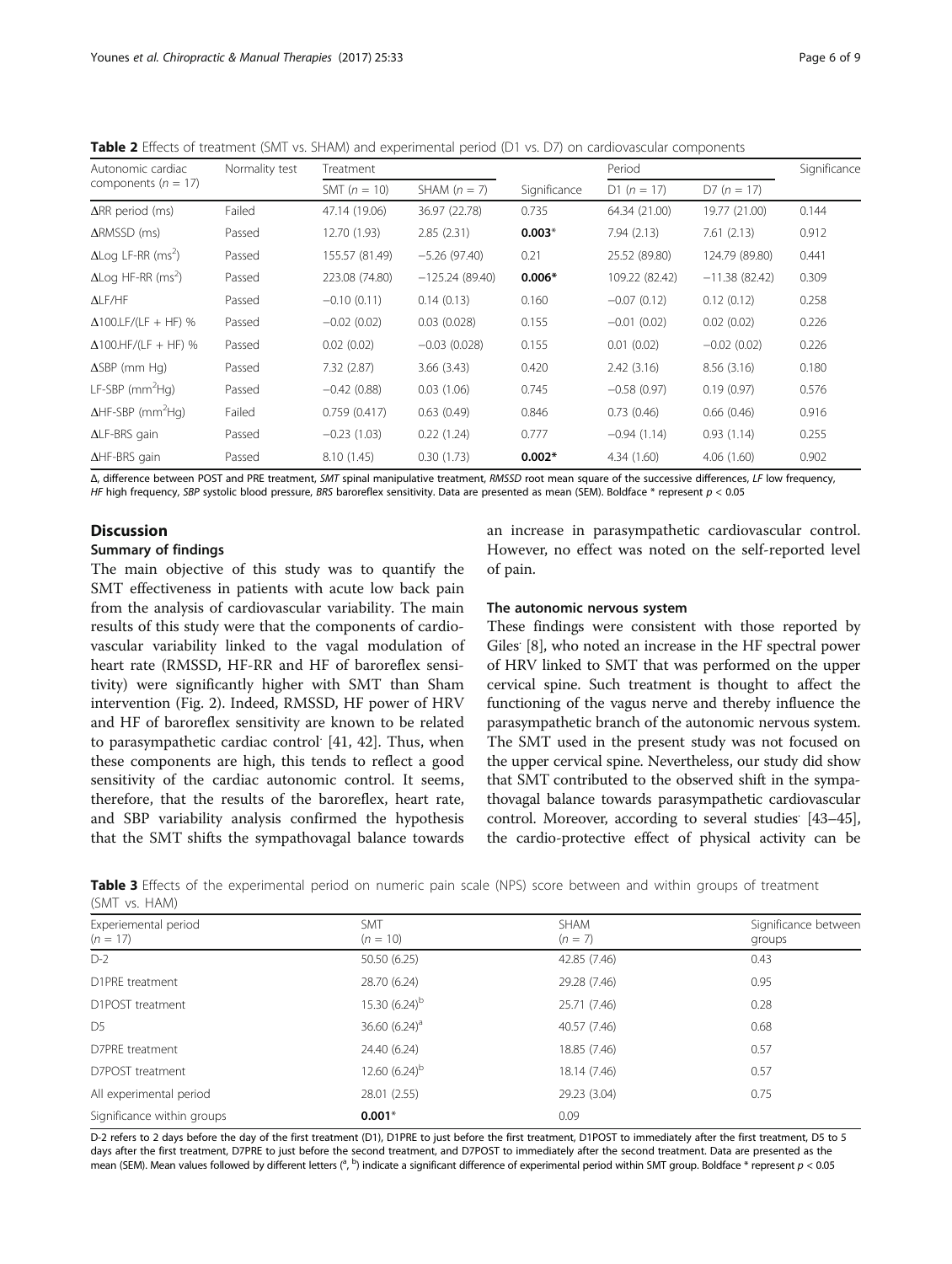<span id="page-6-0"></span>

partly explained by the increase in parasympathetic activity. Accordingly, SMT also increased the parasympathetic cardiac control. Therefore, an HRV, SBP variability and baroreflex analysis provides a useful tool for clinicians to quantify and objectify the beneficial effects of SMT.

# The perceived level of pain (NPS)

Although there was no difference between groups of the treatment on NPS, the NPS decreased with both SMT and Sham treatment. The score decreased over time during the first session of treatment and also during the second treatment session, indicating that this was due to the placebo effect. The decrease in NPS during the experiment can be explained by both the experimental period and the treatment. However, the increase of the vagal components of cardiovascular variability with SMT treatment can only partly be explained by the decrease in NPS during treatment sessions.

Although the clinical use of the NPS score has been validated. [[34, 46\]](#page-8-0), it remains a subjective estimation of the level of pain; thus, it does not provide a direct estimation of the total effectiveness of treatment. In the present study, the NPS score did not allow us to differentiate between the outcomes of SMT and the Sham treatment, whereas the cardiovascular variability and vagal components (RMSSD, HF-RR and HF-BRS) increased in the SMT group and seem to be more sensitive than the NPS score for detecting the level of the SMT effectiveness. So the analysis of the cardiovascular autonomic control seems to be a valid tool for estimating, at least indirectly, the level of pain [[24\]](#page-8-0) and SMT effectiveness.

# Methodological limitations

In our study, we used both manipulation and mobilization in the SMT group and the subjects received the same treatment. We were confident in using both these types of manual therapy, as studies [[47, 48](#page-8-0)] have shown that there is no real difference in effect with manipulation or mobilization.

The main results of this study were that the vagal modulation of heart rate (RMSSD, HF-RR and HF- baroreflex sensitivity) was significantly higher after SMT than after the Sham intervention (Fig. [2](#page-4-0)). It is interesting that proponents of SMT believe it has a clinical effect yet are so worried that the mere light touch could increase the sympathetic nervous activity. However, we could not find a credible reference about the possible effect of Sham intervention on the sympathetic nervous system. Yet, we found in this study that neither LF SBP nor LF BRS differed between Sham and SMT.

The NPS score decreased over time during the first and the second session of treatment. However, we did not find a significant difference between the two sessions of treatment (D1 vs. D7). Perhaps this can be explained by the fact that two sessions of treatment are insufficient to have a significant improvement in the physiological components.

Moreover, other factors such as the psychological stress or age difference might influence the results of this study.

Furthermore, there is no significant effect between SMT and Sham for most of the variables of HRV, SBP and pain. These results may be due to the small sample size. Therefore, it would be important to consider the number of study subjects included in studies of this type. Although, our results are interesting, they should be considered with caution and whether these results are generalizable to other types of back pain populations, or indeed to people in general, is not known.

# Perspectives

This study has been conducted with patients suffering from acute back pain. It has already been shown that the presence of chronic pain significantly alters the nature of the interactions between blood pressure, baroreflex sensitivity and the perceived level of pain. [[24\]](#page-8-0). Thus, it should be of interest to undertake a similar study to quantify the effect of SMT in patients with chronic back pain using a similar cardiovascular variability analysis, as this patient group is more likely to suffer the ill effects of a pain-induced imbalance of the autonomic nervous system, and consequently, might have more secondary benefits from spinal manipulative therapy.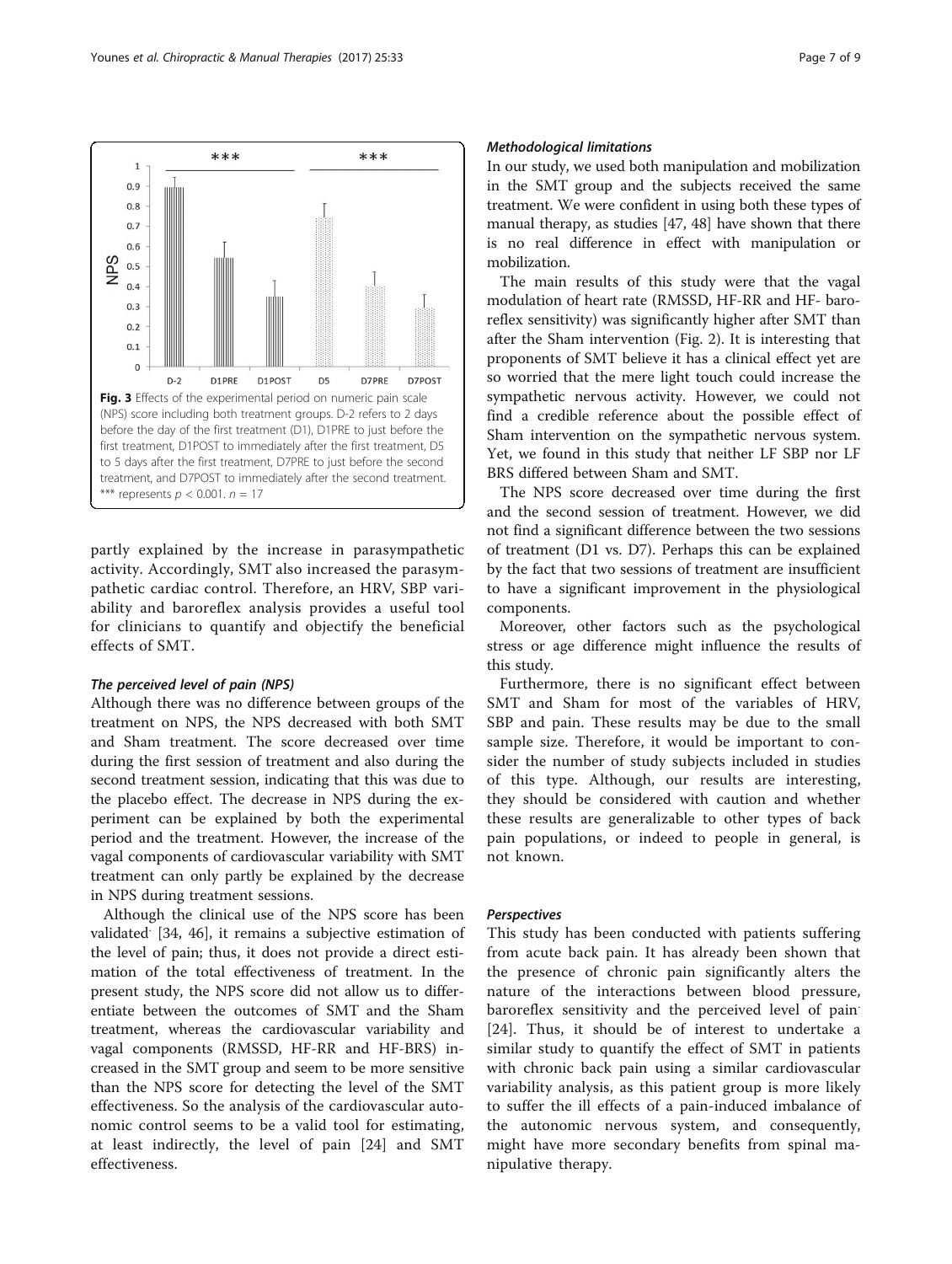# <span id="page-7-0"></span>Conclusion

Our results show that SMT shifted the sympathovagal balance towards an increase in the parasympathetic cardiovascular autonomic control in patients suffering from acute back pain. This effect is known to be beneficial to health<sup>.</sup> [10]. Whereas the numeric pain scale (NPS) measure did not provide any information about the difference of the perceived level of pain after SMT and Sham. Therefore, this cardiovascular analysis (HRV, SBP variability and baroreflex) shows promise as a useful tool for clinicians to quantify and objectively assess the beneficial effects of SMT. However, these results should be confirmed on a larger number of patients of both sexes with different pathologies.

#### Abbreviation

BP: Blood pressure; D: Day; ECG: Electrocardiogram; fHF: Breathing frequency; HF: High frequency power; HRV: Heart rate variability; HVLA: High-velocity, low-amplitude; LF: Low frequency power; NPS: Numeric pain scale; PRE: Pretreatment; RMSSD: The root mean square differences of successive RR intervals; RR: Beat to beat intervals; SBP: Systolic blood pressure; Sham: Sham treatment; SMT: Spinal manipulative treatment; SPWVD: Smoothed pseudo Wigner-Ville distribution

#### Acknowledgements

We gratefully acknowledge Professor Charlotte Leboeuf-Yde for editorial assistance.

#### Funding

"No external funding sources".

# Availability of data and materials

The datasets used and analyzed during the current study are available from the corresponding author on reasonable request.

## Authors' contributions

MY prepared the database and wrote the manuscript. FC conceived and designed the study, performed the statistical analysis and wrote the manuscript. KN and MG helped to analyze the HR data and draft the manuscript. KN, MG and BDL were involved in designing the study and collecting the data. The final manuscript was read and approved by all the co-authors.

#### Ethics approval and consent to participate

Ethics committee approval (N° 06–0316-CIAMS, UFR STAPS Orsay, France) and written informed consent of the participants were obtained, including the authorization to publish their data.

#### Consent for publication

The consent for publication was obtained from all participants.

## Competing interests

The authors declare that they have no competing interests.

# Publisher's Note

Springer Nature remains neutral with regard to jurisdictional claims in published maps and institutional affiliations.

#### Author details

<sup>1</sup>CIAMS, Université Paris Sud, Université Paris-Saclay, F-91405 Orsay, France. <sup>2</sup>CIAMS, Université d'Orléans, F-45067 Orléans, France. <sup>3</sup>ESO Paris SUPOSTEO, F77420 Champs-sur-Marne, France.

#### References

- 1. Kinkade S. Evaluation and treatment of acute low back pain. Am Fam Physician. 2007;75:1181–8.
- 2. Chien JJ, Bajwa ZH. What is mechanical back pain and how best to treat it? Curr Pain Headache Rep. 2008;12:406–11.
- 3. Théroux J, Stomski N, Hodgetts CJ, Leboeuf-Yde C, Walker BF, Le May S, et al. Tracking low back pain in adolescent idiopathic scoliosis: a prospective cohort study protocol. Chiropr. Man. Ther. 2017;25:22.
- 4. Allegri M, Montella S, Salici F, Valente A, Marchesini M, Compagnone C, et al. Mechanisms of low back pain: a guide for diagnosis and therapy. F1000Research [Internet]. 2016 [cited 2017 Aug 21];5. Available from: [http://](http://www.ncbi.nlm.nih.gov/pmc/articles/PMC4926733/) [www.ncbi.nlm.nih.gov/pmc/articles/PMC4926733/](http://www.ncbi.nlm.nih.gov/pmc/articles/PMC4926733/)
- 5. Clark BC, Goss DA, Walkowski S, Hoffman RL, Ross A, Thomas JS. Neurophysiologic effects of spinal manipulation in patients with chronic low back pain. BMC Musculoskelet Disord. 2011;12:170.
- 6. Pickar JG. Neurophysiological effects of spinal manipulation. Spine J Off J North Am Spine Soc. 2002;2:357–71.
- 7. Zhang J, Dean D, Nosco D, Strathopulos D, Floros M. Effect of chiropractic care on heart rate variability and pain in a multisite clinical study. J Manip Physiol Ther. 2006;29:267–74.
- 8. Giles PD, Hensel KL, Pacchia CF, Smith ML. Suboccipital decompression enhances heart rate variability indices of cardiac control in healthy subjects. J Altern Complement Med N Y N. 2013;19:92–6.
- 9. Cottin F, Médigue C, Papelier Y. Effect of heavy exercise on spectral baroreflex sensitivity, heart rate, and blood pressure variability in welltrained humans. Am J Physiol Heart Circ Physiol. 2008;295:H1150–5.
- 10. Camm AJMM, Bigger JT, Breithardt G, Cerutti S, Cohen RJ, Coumel P, Fallen EL, Kennedy HL, Kleiger RE, Lombardi F, Malliani A, Moss AJ, Rottman JN, Schmidt G, Schwartz PJ, Singer D. Heart rate variability: standards of measurement, physiological interpretation and clinical use. Task force of the European Society of Cardiology and the north American Society of Pacing and Electrophysiology. Circulation. 1996;93:1043–65.
- 11. Buchheit M, Gindre C. Cardiac parasympathetic regulation: respective associations with cardiorespiratory fitness and training load. Am J Physiol Heart Circ Physiol. 2006;291:H451–8.
- 12. Mangin L, Monti A, Médigue C, Macquin-Mavier I, Lopes M, Gueret P, et al. Altered baroreflex gain during voluntary breathing in chronic heart failure. Eur J Heart Fail. 2001;3:189–95.
- 13. Pagani M, Somers V, Furlan R, Dell'Orto S, Conway J, Baselli G, et al. Changes in autonomic regulation induced by physical training in mild hypertension. Hypertens Dallas Tex 1979. 1988;12:600–10.
- 14. Cottin F, Médigue C, Leprêtre P-M, Papelier Y, Koralsztein J-P, Billat V. Heart rate variability during exercise performed below and above ventilatory threshold. Med Sci Sports Exerc. 2004;36:594–600.
- 15. Monti A, Medigue C, Nedelcoux H, Escourrou P. Autonomic control of the cardiovascular system during sleep in normal subjects. Eur J Appl Physiol. 2002;87:174–81.
- 16. Casadei B, Moon J, Johnston J, Caiazza A, Sleight P. Is respiratory sinus arrhythmia a good index of cardiac vagal tone in exercise? J Appl Physiol Bethesda Md 1985. 1996;81:556–64.
- 17. Japundzic N, Grichois ML, Zitoun P, Laude D, Elghozi JL. Spectral analysis of blood pressure and heart rate in conscious rats: effects of autonomic blockers. J Auton Nerv Syst. 1990;30:91–100.
- 18. Cottin F, Papelier Y, Escourrou P. Effects of exercise load and breathing frequency on heart rate and blood pressure variability during dynamic exercise. Int J Sports Med. 1999;20:232–8.
- 19. Tousignant-Laflamme Y, Rainville P, Marchand S. Establishing a link between heart rate and pain in healthy subjects: a gender effect. J Pain Off J Am Pain Soc. 2005;6:341–7.
- 20. Colloca L, Benedetti F, Pollo A. Repeatability of autonomic responses to pain anticipation and pain stimulation. Eur J Pain Lond Engl. 2006;10:659–65.
- 21. Terkelsen AJ, Mølgaard H, Hansen J, Andersen OK, Jensen TS. Acute pain increases heart rate: differential mechanisms during rest and mental stress. Auton. Neurosci. Basic Clin. 2005;121:101–9.
- 22. Guasti L, Zanotta D, Mainardi LT, Petrozzino MR, Grimoldi P, Garganico D, et al. Hypertension-related hypoalgesia, autonomic function and spontaneous baroreflex sensitivity. Auton Neurosci Basic Clin. 2002;99:127–33.